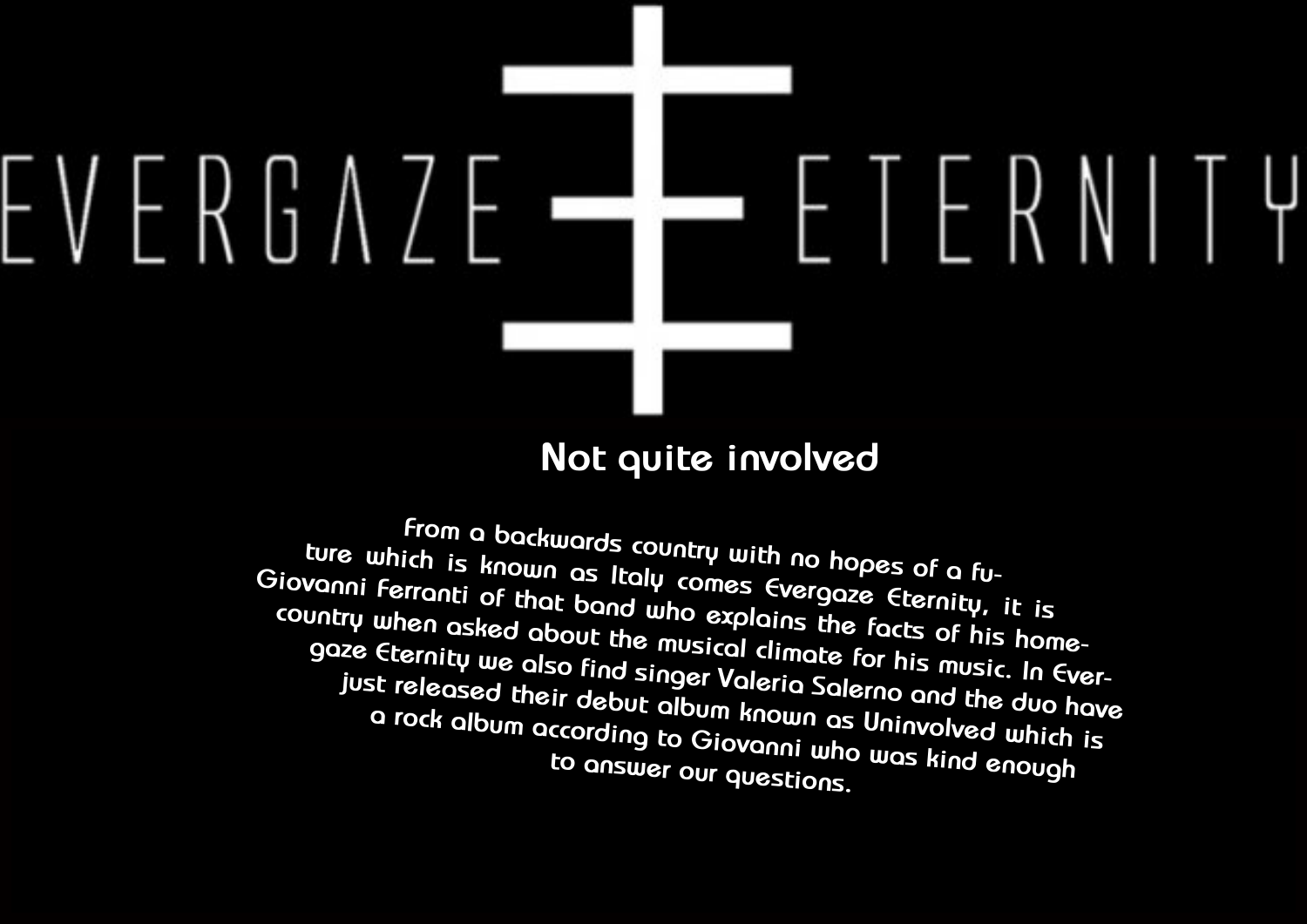

written by daniel källmalm graphics by daniel källmalm original phoyos by d. källmalm logo from evergaze eternity published: 2011-10-29 graphics due to no available photos of band and has no intention of reflecting the band

Formed in 2007 and completely different from today's version, that is how Evergaze Eternity started and these guys recorded a promo that was named 'Incompatible Existences'. The style of that was one close to dark pop of the eighties according to Giovanni who is the only remaining member from that time. The style was also described as goth like on the first albums of The Gathering, however, expressed in a more rock like key.

During the pre production of what eventually was to become the debut of Evergaze Eternity

some problems occurred, problems that eventually led to Giovanni parting ways with the rest of the band and continue with present singer Valeria and look for sessions to record the album as professionally as possible. That is the album that eventually became 'Uninvolved' which was released in digital form through Spiderrock Promotions 16th of september this year.

> Ininvolved is the debut album of Evergaze Eternity<br>who are a duo consisting<br>of Valeria on vocals and Giovanbum of Evergaze Eternity who are a duo consisting of Valeria on vocals and Giovanni on keys and programming, for the rest they have enlisted help from different guests, amongst which we find Terrence Holler from Eldritch. Giovanni explains a little more about this album.

So how does Evergaze Eternity sound? Giovanni mainly likes to think of Evergaze Eternity as a rock band but the inspirations are more than just rock music.

- I would say that mostly what inspires us is our daily life, the reality we perceive around us and our personal experiences.

It is not only that, the inspirations also comes from many different kinds of music which according to Giovanni can be heard on the debut 'Uninvolved.'

- The sound of Evergaze Eternity in 'Uninvolved' is definitely influenced by the gothic metal of bands like Paradise Lost, Type O Negative and Lacuna Coil. I think it is reductive as the key to why I think that the gothic in this record is just one of the ways in which we wanted to express our basic melancholy. 'Uninvolved' is also influenced by electronics, doom, pop and alternative rock.

- 'Uninvolved' is our debut album and contains 10 songs, the

The genesis of this album was a troubled one according to Giovanni who says he would be lying if he said he was fully satisfied with the album, the distances for Giovanni to the studio was a hindrances which also forced him to delegate a little too many choices for his own taste. This is something he thinks caused him to loose a little control over the situation in the studio which was in Tuscany where Valeria and the oth-

first introduced in her Confessions Tour. We made it in a more doom key.

In our review of the 'Uninvolved' album our writer deduced that the album title was pointing out that the band had nothing to do with the mafia due to their italian nationality and that title, in a way this is correct but the title does not specifically point towards them being uninvolved with the mafia but rather everything or just things in the mind, Giovanni explains.

result of my choral work together with Valeria's and the musicians who worked with us and whose contribution was very important for the creation of the album: Mark Ribecai (producer, guitarist and bassist) and Dave Simeone (drums and percussion). The album ranges from heavy episodes like *No Regrets* and *Insane*, to gothic metal/rock of *Crumbling*, *In Vain* and *The Hive*, to alternative rock of *In the Corner*, *Memories* and *Uninvolved*. In *In a Corner* Terence Holler is introduced as a guest, the singer of Eldritch that duets with Valeria in this song. Surely it is one of the most unique and personal tracks on the album. Finally, there is also the cover of Madonna's Live To Tell, our personal tribute to Pete Steele of Type O Negative, a band that we love very much. Our version of Live To Tell starts with Madonna's arrangement **<sup>3</sup> <sup>4</sup> http://www.myspace.com/evergazeeternityhttp://www.myspace.com/evergazeeternity**

- The title refers to that state of mind that leads a person to not be involved in anything that surrounds him/her, not to feel any type of emotions or interests.

Our reviewer stated that the favourite song on the album was *Crumbling* with also the opening track *No Regrets* as another good track, that is nothing that does not agree with Giovanni's tastes



or favourite tracks.

- My favourite song of all time is *Memories* and, along with *Uninvolved*, surely represents the future direction if Evergaze Eternity should make a new album. I am also very happy and honoured that this song was chosen by Valeria for her most important and intimate piece.